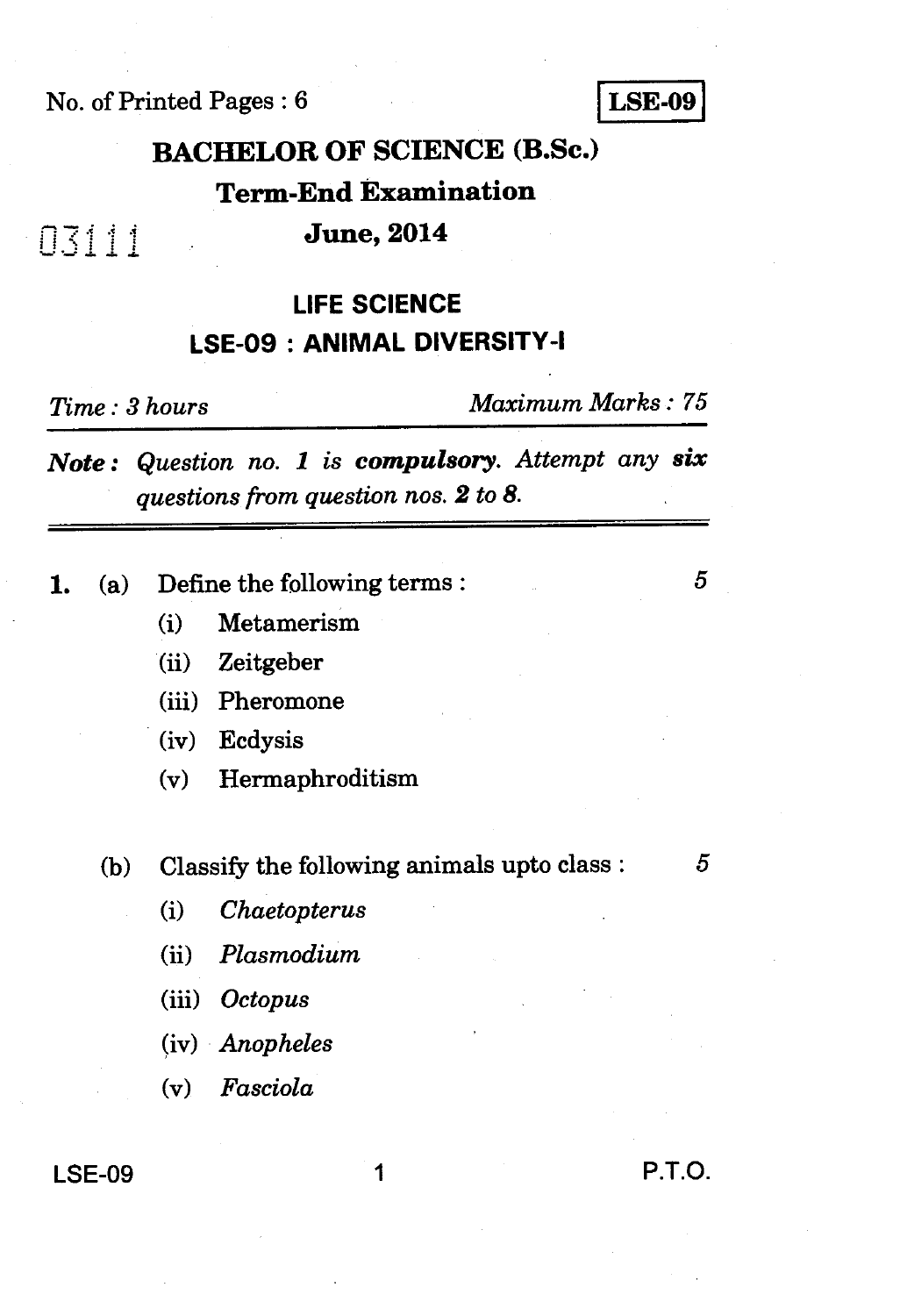- (c) Fill in the blanks : *5* 
	- (i) is the larval form of annelids.
	- (ii) The cell theory was formulated by  $\qquad \qquad \text{and} \qquad \qquad \ldots$
	- (iii) In five kingdom classification, blue-green algae are included in kingdom \_\_\_\_\_\_\_\_\_\_\_\_\_\_\_.
	- (iv) The causative agent of kala-azar is
	- (v) The eri silkworm mainly feeds on the leaves of \_\_\_\_\_\_\_\_\_\_.
- 2. What is coelom ? Explain the process of coelom formation in animals with suitable diagrams and examples. *10*

 $\mathcal{L}$  and  $\mathcal{L}$  are the set of  $\mathcal{L}$ 

- **3.** (a) Describe the various types of coral reefs. 5
	- (b) Comment upon the role of living organisms in the formation and maintenance of coral reefs.  $5<sup>5</sup>$
- 4. Write a brief account of insects as carriers and vectors of human diseases. *10*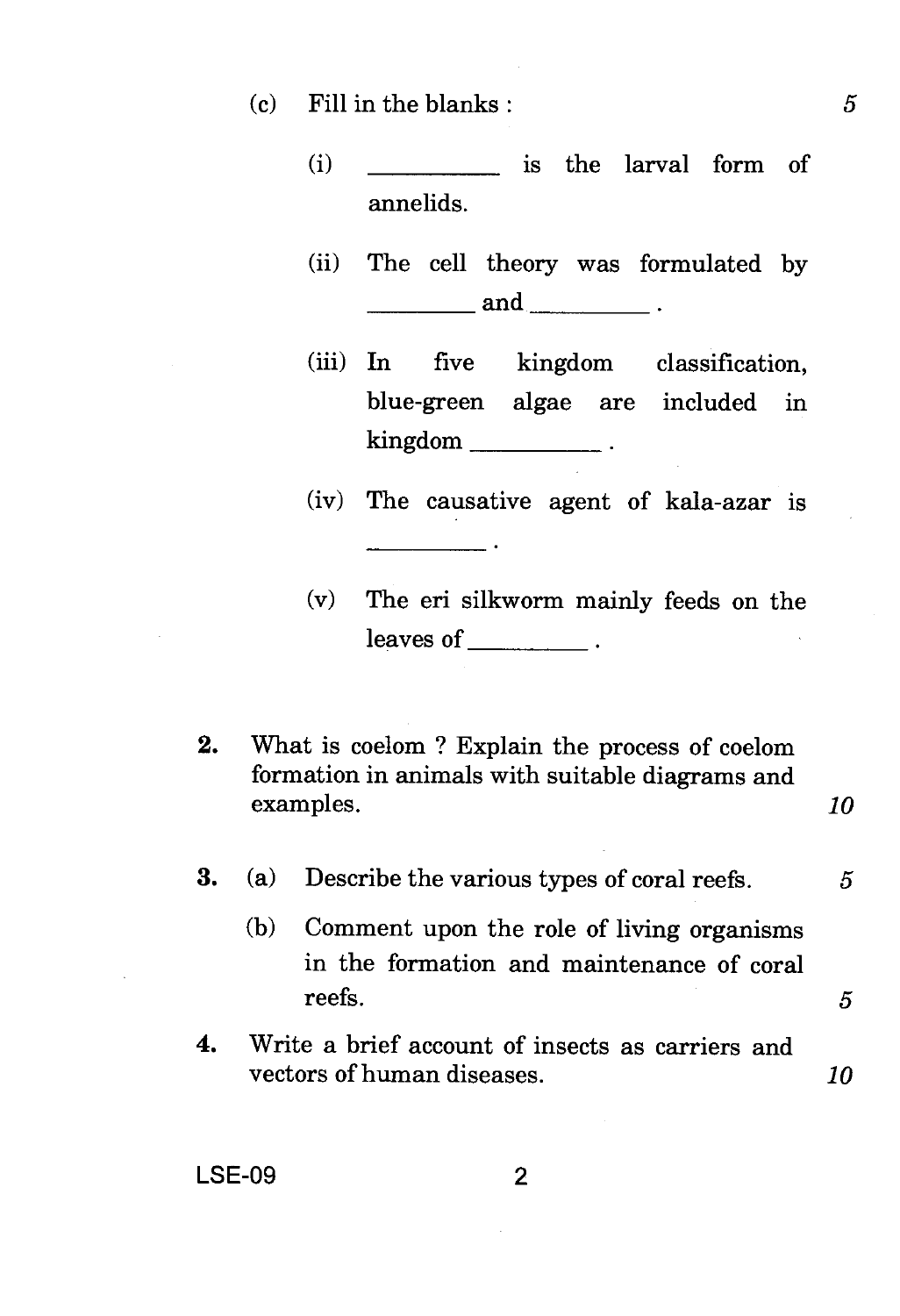| 5. | (a)                                                                               | Give scientific names of the three species of<br>honey bees in India.<br>3                   |  |  |
|----|-----------------------------------------------------------------------------------|----------------------------------------------------------------------------------------------|--|--|
|    | (b)                                                                               | Give the chemical composition of honey. How<br>do honey bees convert nectar into honey?<br>7 |  |  |
| 6. | Write an account of reproduction in Protozoa<br>with diagrams and examples.<br>10 |                                                                                              |  |  |
| 7. | Define parasitism. How do helminths adapt to<br>parasitic mode of life?<br>10     |                                                                                              |  |  |
| 8. | Write<br>short notes<br>any <i>two</i> of<br>on<br>the<br>following:<br>$5x2=10$  |                                                                                              |  |  |
|    | (a)                                                                               | Torsion in gastropods                                                                        |  |  |
|    | (b)<br>Water vascular system in echinoderms                                       |                                                                                              |  |  |
|    | (c)<br>Excretory organs in non-chordates                                          |                                                                                              |  |  |
|    |                                                                                   |                                                                                              |  |  |

**LSE-09 3 P.T.O.** 

 $\alpha_{\rm{max}}$  .

ï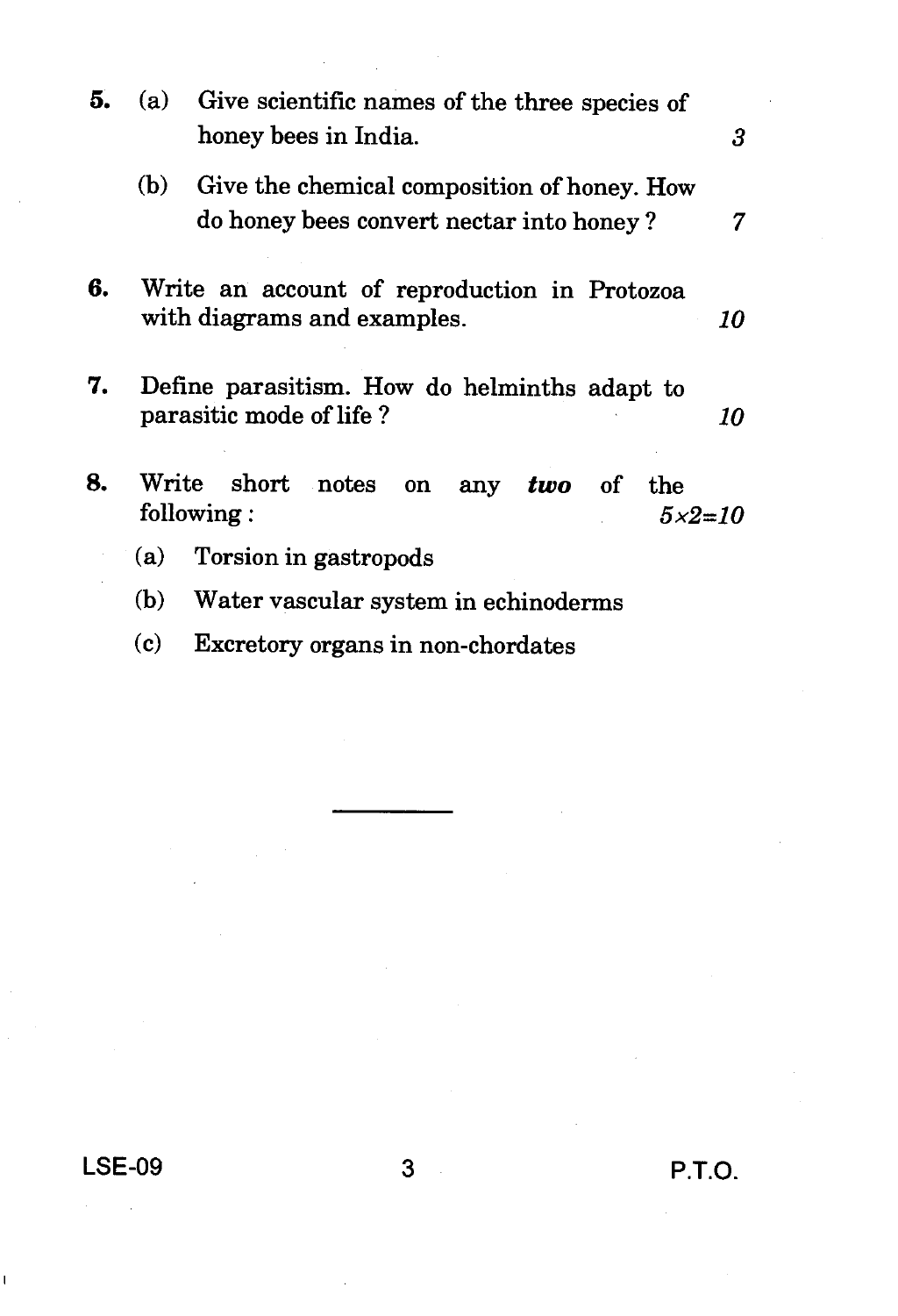एल.एस.ई.-09

# विज्ञान स्नातक (बी.एस सी.) सत्रांत परीक्षा जून, 2014

## जीव विज्ञान

## एल.एस.ई.-09: प्राणी विविधता-I

समय : 3 घण्टे

अधिकतम अंक़ : 75

नोट : प्रश्न संख्या 1 अनिवार्य है । प्रश्न संख्या 2 से 8 में से किन्हीं छ: प्रश्नों के उत्तर दीजिए ।

| $($ क) | निम्नलिखित शब्दों की परिभाषा लिखिए :          | 5 |
|--------|-----------------------------------------------|---|
|        | विखंडावस्था<br>(i)                            |   |
|        | (ii) ज़ाइटगेबर                                |   |
|        | (iii) फीरोमोन                                 |   |
|        | (iv) निर्मोकोत्सर्जन                          |   |
|        | $(v)$ उभयलिंगता                               |   |
|        | (ख) निम्नलिखित जंतुओं को वर्ग (क्लास) स्तर तक |   |
|        | वर्गीकृत कीजिए:                               | 5 |
|        | (i) कीटोप्टेरस                                |   |
|        | (ii) प्लाज्मोडियम                             |   |
|        | (iii) ऑक्टोपस                                 |   |
|        | (iv) ऐनोफ़ेलीज़                               |   |
|        | $(v)$ फैसिओला                                 |   |
|        |                                               |   |

 $\overline{\mathbf{4}}$ 

### **LSE-09**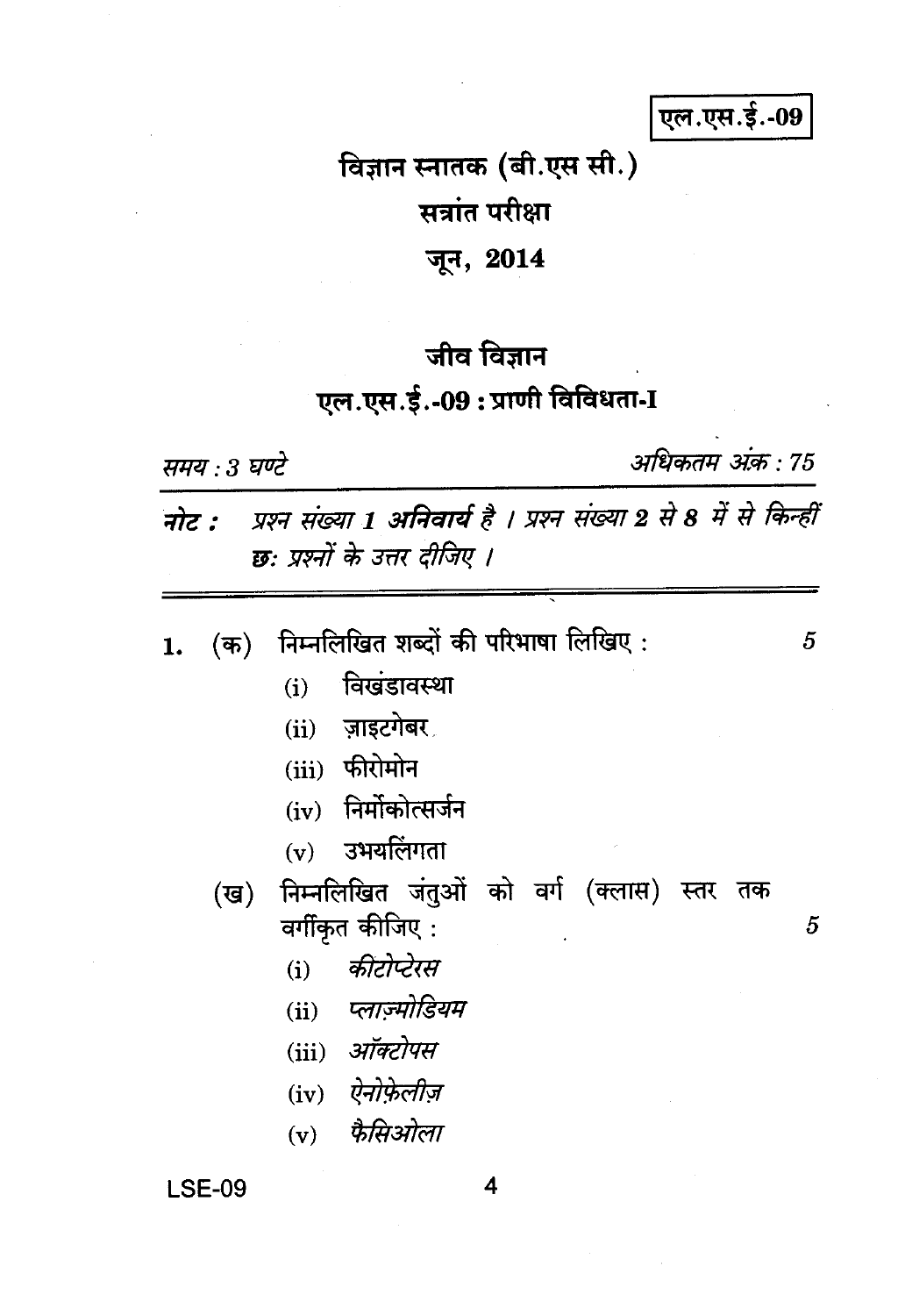रिक्त स्थानों की पूर्ति कीजिए :  $(\boldsymbol{\pi})$ 

- $(i)$ है ।
- कोशिका-सिद्धांत \_\_\_\_\_\_\_\_\_\_\_\_\_ ़और  $(ii)$ ने प्रस्तुत किया था।
- (iii) पाँच जगत वाले वर्गीकरण में नील-हरित शैवाल जगत में शामिल किए जाते हैं ।
- (iv) कालाज़ार नामक रोग के द्रारा होता है ।
- एरी रेशम-कीट प्रमुख रूप से \_\_\_\_\_\_\_\_ की  $(v)$ पत्तियाँ खाता है।
- सीलोम क्या होती है ? उपयुक्त आरेखों और उदाहरणों सहित  $2.$ विभिन्न प्राणियों में सीलोम निर्माण की प्रक्रिया की व्याख्या कीजिए । 10
- (क) विभिन्न प्रकार की प्रवाल-भित्तियों का वर्णन कीजिए । 3. 5
	- (ख) प्रवाल-भित्तियों के निर्माण एवं उनको बनाए रखने में जीवधारियों की भूमिका की चर्चा कीजिए। 5
- मानव रोगों के वाहकों (कैरिअर) और रोगवाहकों (वेक्टर) 4. के रूप में कीटों का संक्षिप्त विवरण लिखिए। 10

**LSE-09** 

 $\overline{A}$ 

P.T.O.

5

5